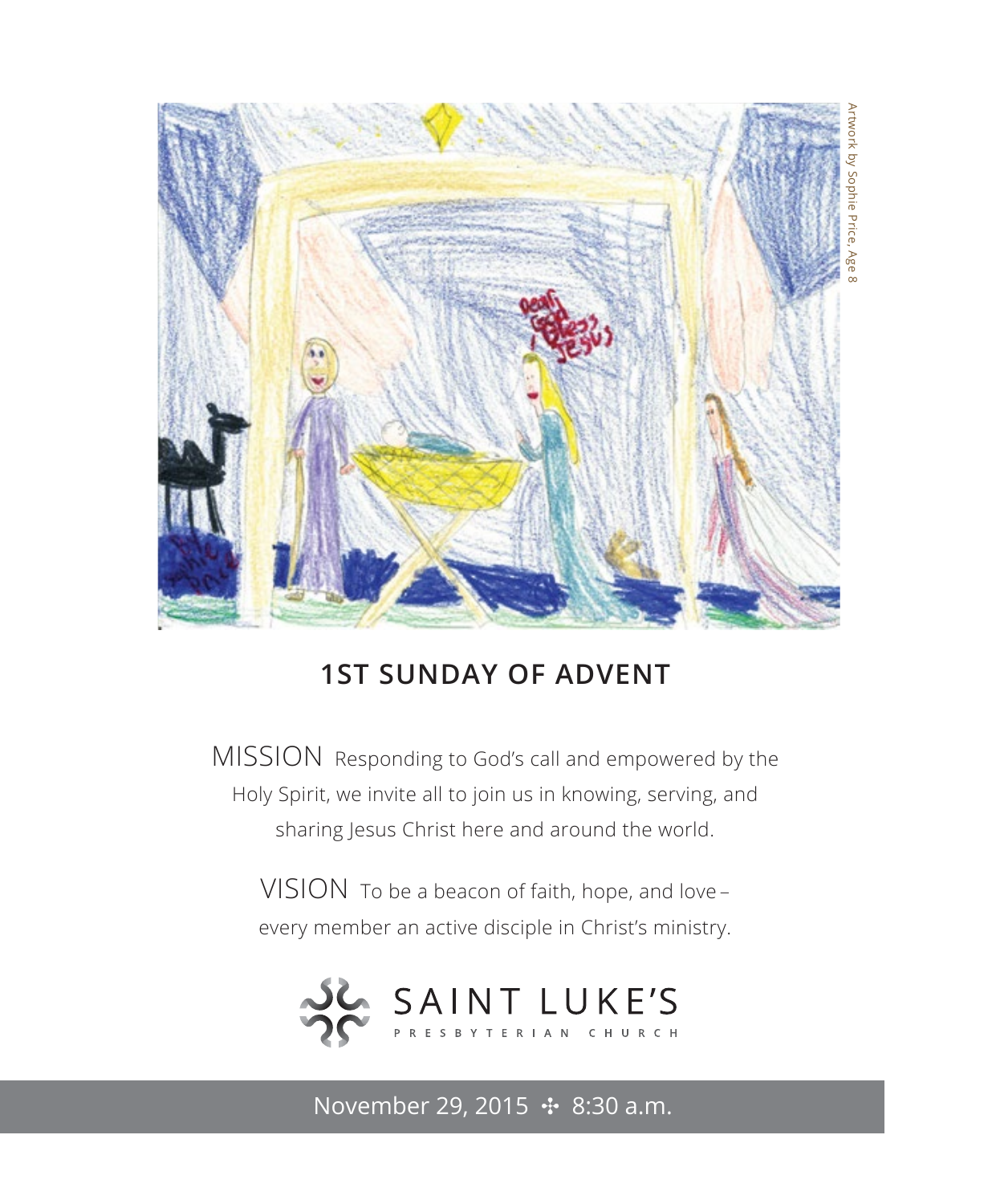

1978 Mount Vernon Road • Dunwoody, Georgia 30338 770.393.1424 • www.slpres.org

### **November 29, 2015**

1st Sunday of Advent

**Liturgical Color:** *Purple Purple marks the seasons of penitence and preparation: Advent and Lent.*

### **SUNDAY SCHEDULE**

**8:30 a.m.** Chapel Communion Service **9:30 a.m.** Sunday School **11:00 a.m.** Sanctuary Worship Service *Nursery available at all services & Sunday School*

### **SERVING TODAY**

| <b>Chapel Guild</b> Dan & Sally Joyce |  |
|---------------------------------------|--|
|                                       |  |

### **WELCOME, GUESTS!**

We are delighted you are worshiping with us!

**DURING** the Welcome, please print the requested information on the Friendship Pad and pass the Friendship Pad down the pew.

**AFTER** the worship service, please join us outside the Chapel where our Pastors will be available to answer questions and provide you with a Guest Packet and a loaf of freshly-baked bread.

**FOR MORE** information about our programs, ministries or membership, please contact one of our Pastors at 770.393.1424.

### **THAT ALL MAY WORSHIP**

**ASSISTIVE** hearing devices, large print hymnals, large print bulletins and pew cushions are available. Please contact an usher for further assistance.



**CHILDREN'S WORSHIP** notebooks and activity sheets are available on the table just outside the Chapel doors. For your convenience, there is a Family Restroom located in the hallway of the administrative offices, on the first floor, near the main lobby.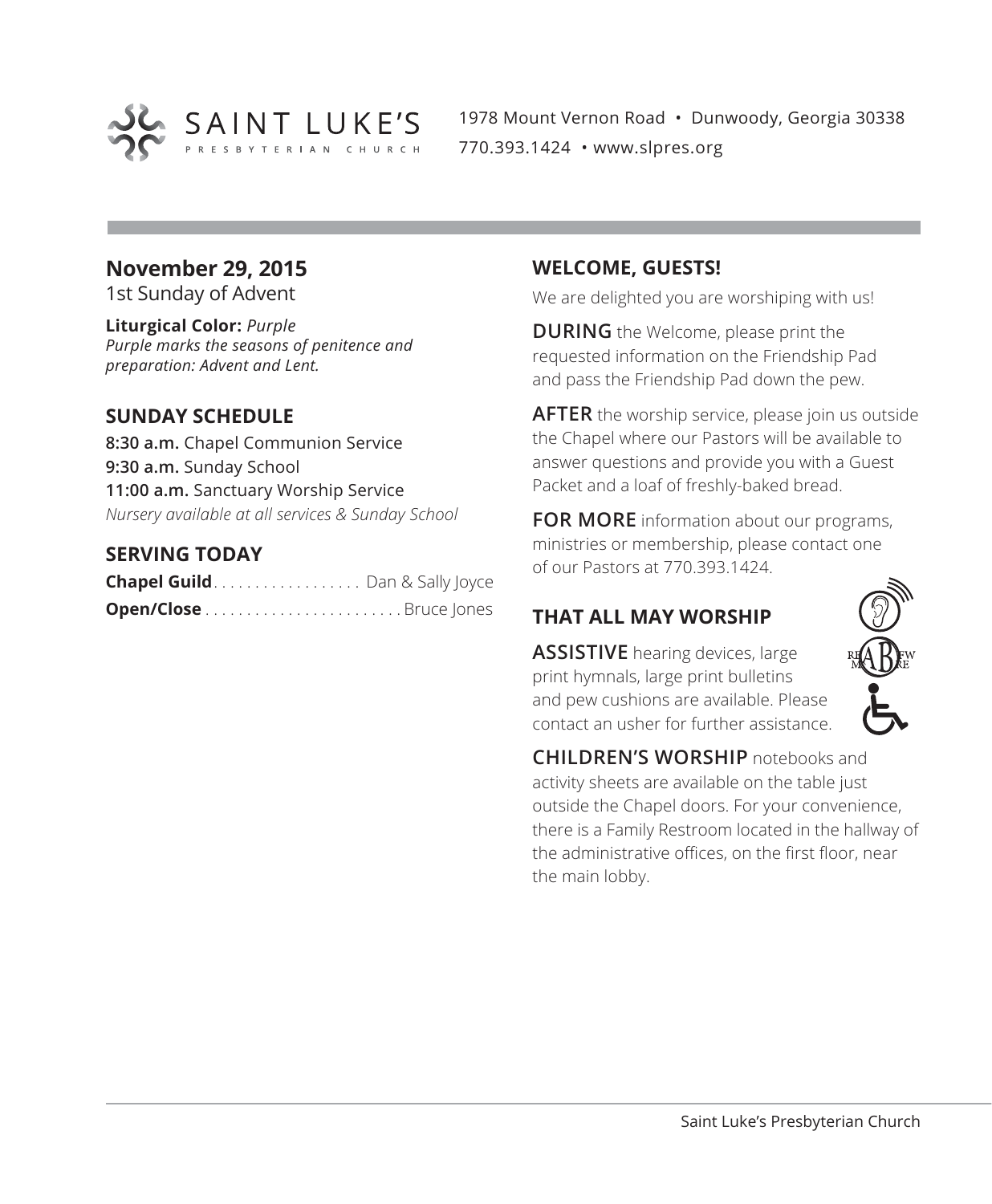### **In Preparation for Worship**

 These passages from Luke provide, among other things, encouragement for the faithful when the very foundation of life seems to be shaken. What do you do when others grow faint from fear and foreboding, and "the powers of the heavens" are shaken? Reading Jesus' words on the coming of the Son of Man as a reflection of the God-ordered world in which we live, the faithful find assurance that in the worst of times the Son of Man is near at hand, coming "with power and great glory." *R. Alan Culpepper, Mercer School of Theology* 

**Prelude** Savior of the Nations, Come *arr. Helmut Walcha*

**Welcome** Steve Vance

သိုင်္

### **Call to Worship** \*

Pay attention to me, O my People, and give ear to me. A day of great glory is forecast. The people are told to watch for it at all times. Signs will precede its coming as trees in leaf declare that summer is near. Therefore, look up and raise your heads because your redemption is drawing near.

### **Lighting of the Advent Wreath**

\* Hymn #102

Savior of the Nations, Come *NUN KOMM, DER HEIDEN HEILAND* 

### **Call to Confession Emily Wilmesherr Emily Wilmesherr**

Leader: The Lord be with you. **People: And also with you.** Leader: Let us pray.

### **Prayer of Confession**  \*

**Great Lord above, we hear You! With eyes wide open and bright with anticipation, we listen for Your call. We lie awake at night, knowing that the day is soon coming when we will celebrate the gift of Your Son – the Christ You sent to save our souls. We know that this thing You do for us, this new thing, represents Your sacrificial lamb – sent to purchase our redemption and put us back in a right relationship with You. Forgive us, Lord, for failing to bear witness through our faith in gratitude for Your work in our own lives. Forgive us, and hear our silent prayers…** *(time of silent confession)*

Leader: Lord, in Your mercy,

**All: Hear our prayer, Amen.**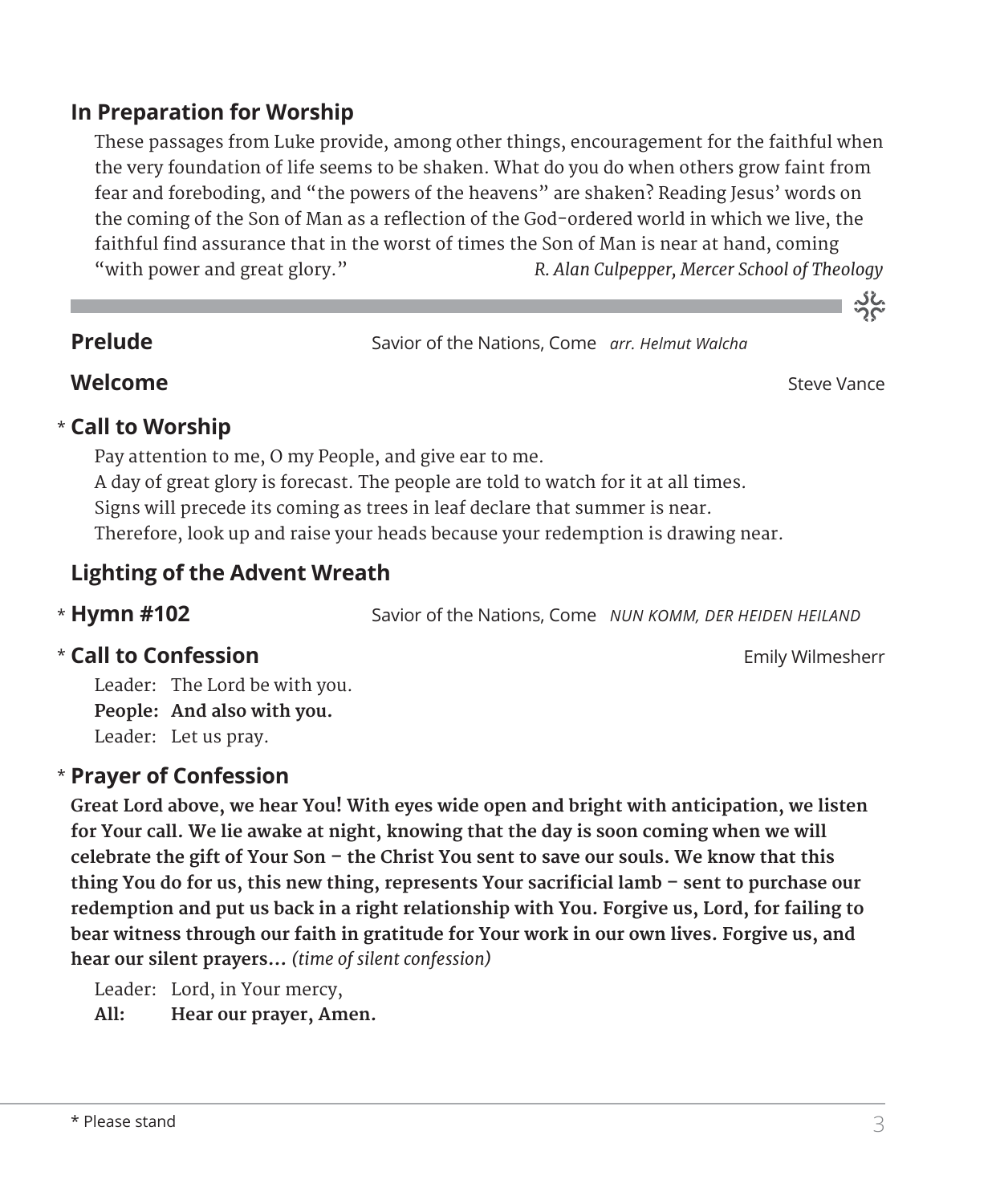### **Assurance of Forgiveness** \*

**Song of Praise** Gloria in Excelsis Deo *GLORIA*  **Gloria in excelsis Deo. Gloria in excelsis Deo.** \* Song of Praise

### **Tell Us Our Story Emily Wilmesherr Emily Wilmesherr**

 *Children are always welcome to stay in worship. However, parents may take your child(ren) to the nursery.* 

**First Lesson** Jeremiah 33:14-16; page 738

Leader: The Word of the Lord. **People: Thanks be to God.** 

**Second Lesson** Luke 21:25-36; page 85

Leader: The Word of the Lord.

**People: Thanks be to God.**

**Sermon** Con Figs & Firs Steve Vance Steve Vance

### **Affirmation of Faith** Apostles' Creed **Apostles' Creed** Phil Brown

 **I believe in God, the Father Almighty, Maker of heaven and earth, and in Jesus Christ, His only Son our Lord; Who was conceived by the Holy Ghost, born of the Virgin Mary, suffered under Pontius Pilate; was crucified, dead, and buried; He descended into hell; the third day He rose again from the dead; He ascended into heaven, and sitteth on the right hand of God the Father Almighty; from thence He shall come to judge the quick and the dead. I believe in the Holy Ghost; the holy catholic church; the communion of saints; the forgiveness of sins; the resurrection of the body; and the life everlasting. Amen.**

**Offering** Wake, Awake for Night is Flying *Johann Gottfried Walther Giving is a tangible sign of worship. If you give electronically, there is a blue, laminated, 'electronic giving' card in the pew rack to place into the offering plate as it is passed.* 

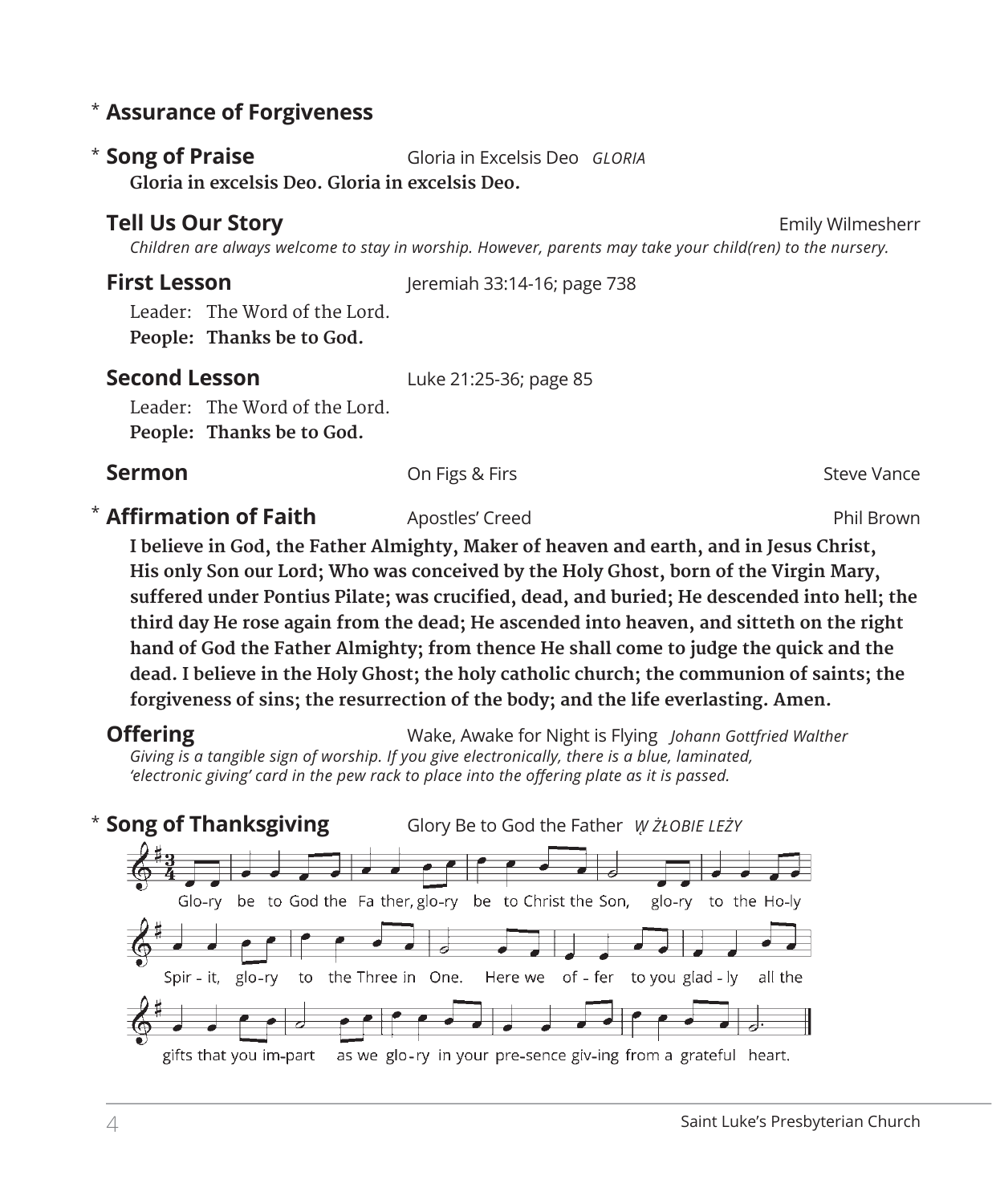## **Prayer of Dedication** \*

### **Passing of the Peace** \*

Leader: May the peace of Christ be with you. **People: And also with you.**

### **The Lord's Supper**

*Communion will be served by intinction (dipping the bread into the cup). If you would like to be served where you are sitting, please raise your hand. Everyone is invited to participate in the sacrament. Children who have discussed the sacrament with their parents and/or a pastor are welcome. The cup holds grape juice, not wine, during this service. A server with gluten-free wafers will be standing directly in front of the communion table for those who prefer this option.*

### **The Lord's Prayer**

 **Our Father Who art in heaven, hallowed be Thy name. Thy kingdom come, Thy will be done, on earth as it is in heaven. Give us this day our daily bread; and forgive us our debts, as we forgive our debtors; and lead us not into temptation, but deliver us from evil. For Thine is the kingdom and the power and the glory, forever. Amen.**

### **Communion Music**

### **Prayers of the People**

| $*$ Hymn #105 | People, Look East BESANCON                   |
|---------------|----------------------------------------------|
| * Benediction |                                              |
| * Postlude    | Savior of the Nations, Come William Albright |

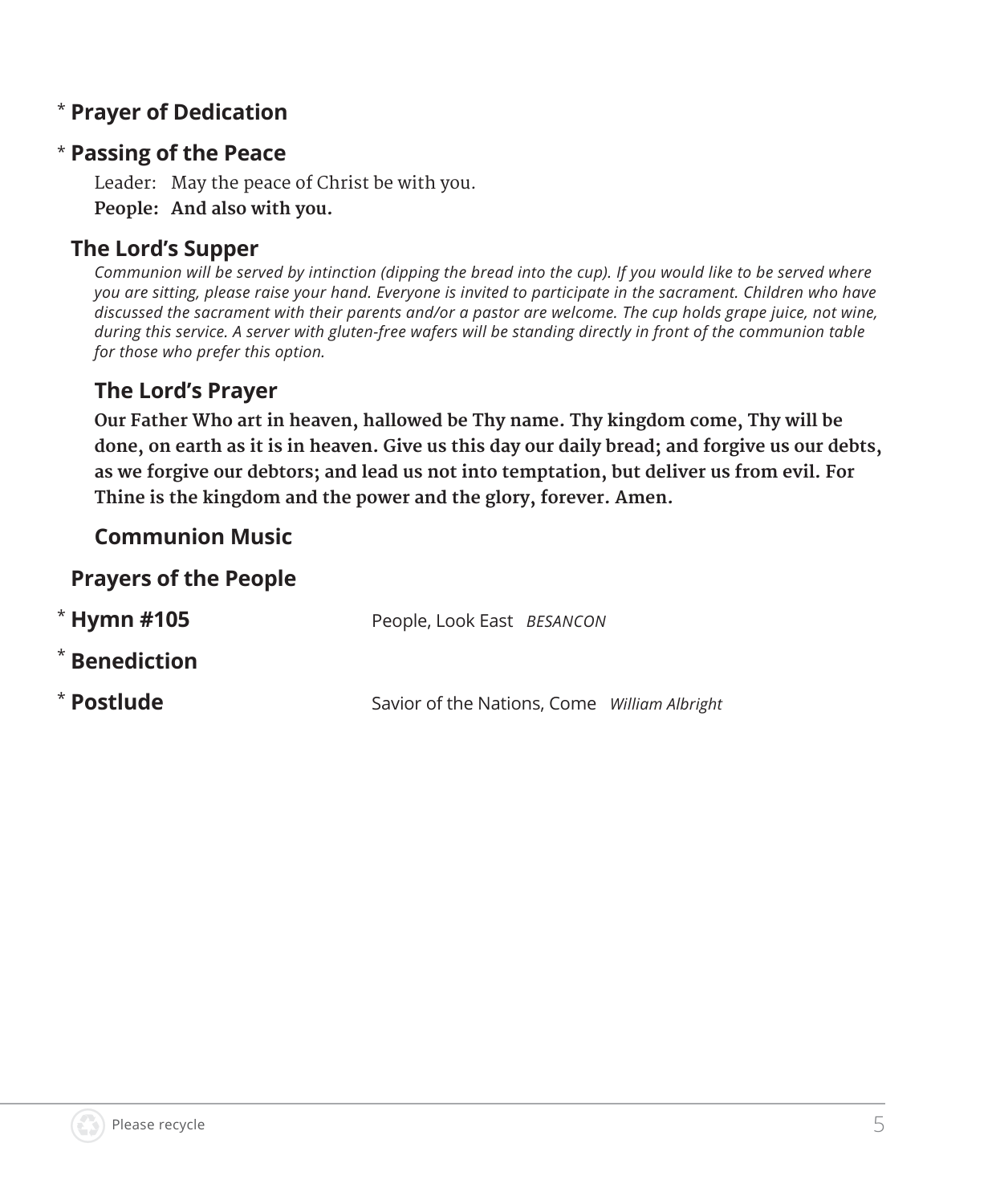# Sunday Spotlights:

**NEXT SUNDAY, DEC 6:** don't miss all the great things happening here next week!

**CHRISMONS & COOKIES RECEPTION** Our Presbyterian Women will present their annual gift to our children: a Chrismon ("Christ's Monogram") at both worship services. To celebrate this sharing of faith, the children of Saint Luke's, their families, and the members who made this year's Chrismons are invited to enjoy Christmas cookies after our 11:00 service in the Parlor (Rm. 145).

**JOY OFFERING** Use one of the specially-marked pew envelopes to make a donation to those who've devoted their lives to the mission of the Presbyterian Church (U.S.A.). This offering provides a way to express our gratitude for those who serve the Church.

**HAPPY BIRTHDAY JESUS** during the Sunday School hour. All children through 5th Grade and their families are invited to the Great Hall for fun crafts and, of course, birthday cake! (Saint Luke's Youth are invited to help our little ones with the crafts.) **WOULD YOU LIKE TO BRING A GIFT TO THE BIRTHDAY PARTY?** Each year we collect 'wish list' items for one of our partner ministries. This year, help us be a blessing to Family Promise by donating an item from thier wish list: Lysol/Clorox wipes; travel size toothpaste, shampoo, conditioner, lotion, deodorant (we have toothbrushes); size 4 diapers; washing machine detergent pods. Thank you!

**TOYS FOR TOTS BENEFIT CONCERT AT 4 P.M.** This annual event features our own Chancel Choir, Festival Ringers and Brass Quartet. Bring a new, unwrapped toy for donation. All ages are welcome at this festive concert!

**2016 COMMITMENT UPDATE: THANK YOU** to all who have submitted your  $\mathbf{Y}$  financial commitment for the upcoming year. Over 72% of you increased your pledge, including 91 members who have increased their pledges by at least 10% for 2016 and 18 members with new pledges… a special thank you for that. An average 10% pledge increase per member family is needed as we prepare to call our new pastor/head of staff. We are so thankful that so many of you have responded to this request.

The pledged amount needed from our members for 2016 is \$1,392,000. As of Nov. 24, 183 church members/families have pledged \$1,137,789 (81% of what is needed). We look forward to hearing from the 178 members/families who have not yet informed us of their commitment in "Building Toward God's Future" here at Saint Luke's.

If you are one that we have not heard from, please return the pledge form you received in the mail, ask for one in the Church office, or use the secure confidential pledging email at commitment@slpres.org. Join us in welcoming a new pastor as we continue to be a beacon of faith, hope, and love - every member an active disciple in Christ's ministry. **Let us hear from you today!**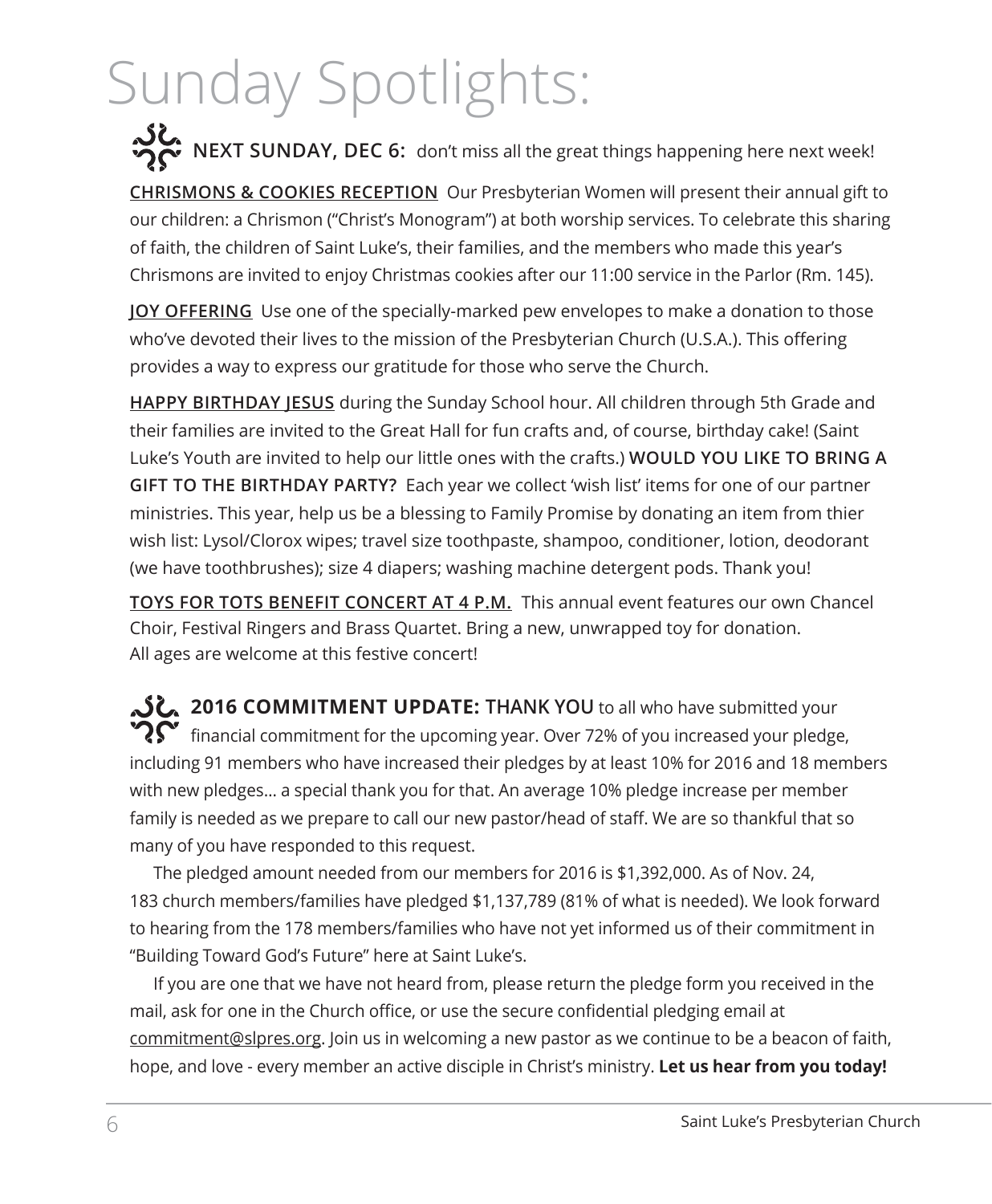**ADVENT ACTIVITY BAGS** are available in the Narthex and Chapel for kids to explore during the worship services; they might even learn a little about Advent! New activities each week.

### **SPLASH!** CHILDREN'S **Catherine Anne Thomas** cathomas@slpres.org / 770.393.1424 ext. 228

**ADVENT CALENDAR PICKUP** has begun! All families with children are invited to pick up one "Lift Up Your Heads" pop-up calendar in the main lobby. There are labels with the last names of each family located beside the calendars – please remove your family label and attach to the calendar so that we will know which families still need one.

**HAPPY BIRTHDAY JESUS IS DEC. 6** during the Sunday School hour. All children through 5th Grade and their families are invited to the Great Hall for fun crafts and, of course, birthday cake! (Saint Luke's Youth are invited to help our little ones with the crafts.)

**WOULD YOU LIKE TO BRING A GIFT TO THE BIRTHDAY PARTY?** Each year at *Happy Birthday Jesus* we collect 'wish list' items for one of our partner ministries. This year, help us be a blessing to Family Promise by donating an item from thier wish list: Lysol/ Clorox wipes; travel size toothpaste, shampoo, conditioner, lotion, deodorant (we have toothbrushes); size 4 diapers; washing machine detergent pods. Thank you!

**PICTURE THIS** All children through 5th grade are invited to submit a colorful drawing of the nativity story to share with our members and friends throughout the holiday season! All pictures will be exhibited in our Advent Art Gallery, and some will even be selected to appear in a worship bulletin. Please use white paper, 8½" x 11" and sign your name and age on the back. Finished pictures should be submitted in the marked container in the main lobby.

**CHRISTMAS EVE FAMILY WORSHIP NEEDS LEADERS!** If you've ever been to our 5:00 Christmas Eve service, you know how simple and special it is. Every child in attendance will be invited to take a part in the story when they arrive, but we also need some children (six and older) and adults to take slightly larger roles. Please look for our "stable of opportunities" in the main lobby and let us know how you and/or your child would like to participate.

**FAITHFUL VOLUNTEERS NEEDED!** Our weekly program during the 11:00 worship service, *Faithful Friends*, needs adult volunteers to facilitate a pre-planned lesson with K-2nd Grade kids each week. Please use http://tinyurl.com/SLfaithfulfriends to sign up for a Sunday or two.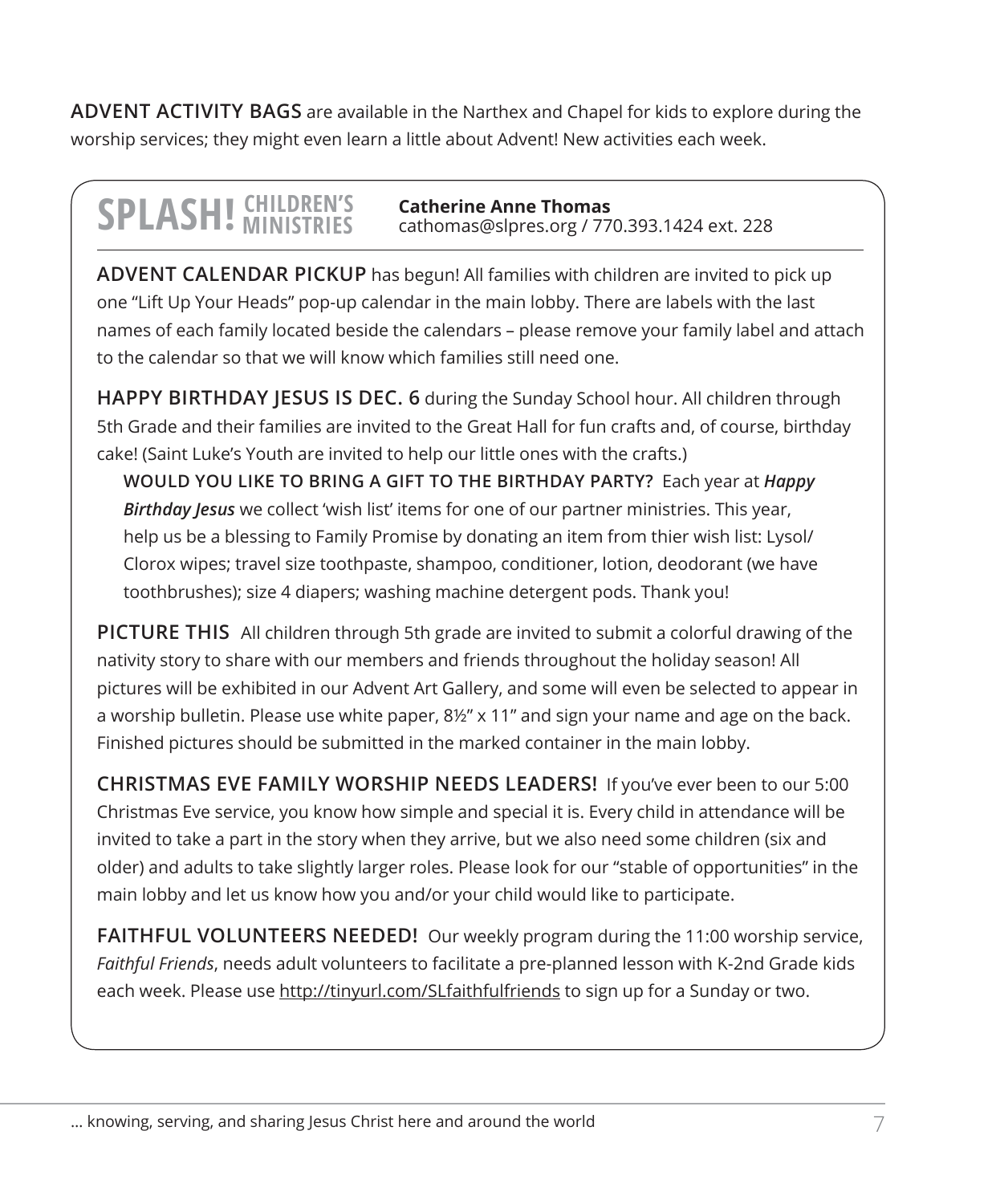### **A FEW MORE FAMILY PROMISE VOLUNTEERS NEEDED: NOV. 29 - DEC. 6**

Signup: http://tinyurl.com/SLPCFP2015-12. Join us on this easy and satisfying volunteer opportunity. *A training session is available today at 3 p.m. Contact Beth Underhill at bunderhill.mail@gmail.com*

|                                                      | <b>YOUTH CONNECTION</b>    | philbrown@slpres.org / 770.393.1424 ext. 238                                                                                                                                                                                               |
|------------------------------------------------------|----------------------------|--------------------------------------------------------------------------------------------------------------------------------------------------------------------------------------------------------------------------------------------|
| for High School updates:<br>for Youth Choir updates: | for Middle School updates: | Stay current with Saint Luke's Youth Ministry by signing up for text message updates. Dial 81010 and text:<br>youth, text @6th-8thSL<br>parents, text @MSparentSL<br>youth, text @9th-12thSL<br>parents, text @HSparentSL<br>text @choirSL |
| Sun., Dec. 6                                         | $9:15-10:30$ a.m.          | Youth will be helping with "Happy Birthday, Jesus!" in the                                                                                                                                                                                 |
|                                                      |                            | Great Hall. Arrive at 9:15 to help get ready for the children.                                                                                                                                                                             |
|                                                      | 3:30 p.m.                  | Toys for Tots Benefit Concert: All youth need to arrive at                                                                                                                                                                                 |
|                                                      |                            | 3:30 to help collect toys; concert begins at 4 p.m. After we                                                                                                                                                                               |
|                                                      |                            | collect the toys and load them up, we'll head to dinner so                                                                                                                                                                                 |
|                                                      |                            | please bring money. We need parents to help drive to and                                                                                                                                                                                   |
|                                                      |                            | from dinner. Wearing Christmas sweater/hats or other                                                                                                                                                                                       |
|                                                      |                            | Christmas clothing is encouraged.                                                                                                                                                                                                          |

| <b>MUSIC MINISTRY</b> |  |  |  |  |
|-----------------------|--|--|--|--|
| Clair Maxwell         |  |  |  |  |

clairmaxwell@slpres.org 770.393.1424 ext. 227

| <b>Weekly Choir Rehearsals:</b> |                 |                         |  |  |  |
|---------------------------------|-----------------|-------------------------|--|--|--|
| Sundays                         | 12:15-1:00 p.m. | Youth Choir             |  |  |  |
| Wednesdays                      | 5:15-5:45 p.m.  | Cherub Choir            |  |  |  |
|                                 | 5:00-5:45 p.m.  | Westminster Choir       |  |  |  |
|                                 | 6:30-7:20 p.m.  | <b>Festival Ringers</b> |  |  |  |
|                                 | 7:30-9:00 p.m.  | Chancel Choir           |  |  |  |

**LESSONS AND CAROLS: DEC. 13** Readers are needed for this special worship service. Please contact Clair Maxwell (info above) if you would like to participate.

## **ADULT MINISTRY Shannon Dill**

shannondill@slpres.org / 770.393.1424 ext. 229

**ADULT SUNDAY SCHOOL** classes meet between the worship services, 9:30-10:30 a.m. Descriptions of current groups are available on our website (slpres.org) or http://bit.ly/ AdultSundaySchool. Please join us!

### **FRIDAY MORNING MEN'S BIBLE STUDY**

Fellowship and Bible study every Fri. from 6:40-8:00 a.m. in the Parlor with Dan Joyce.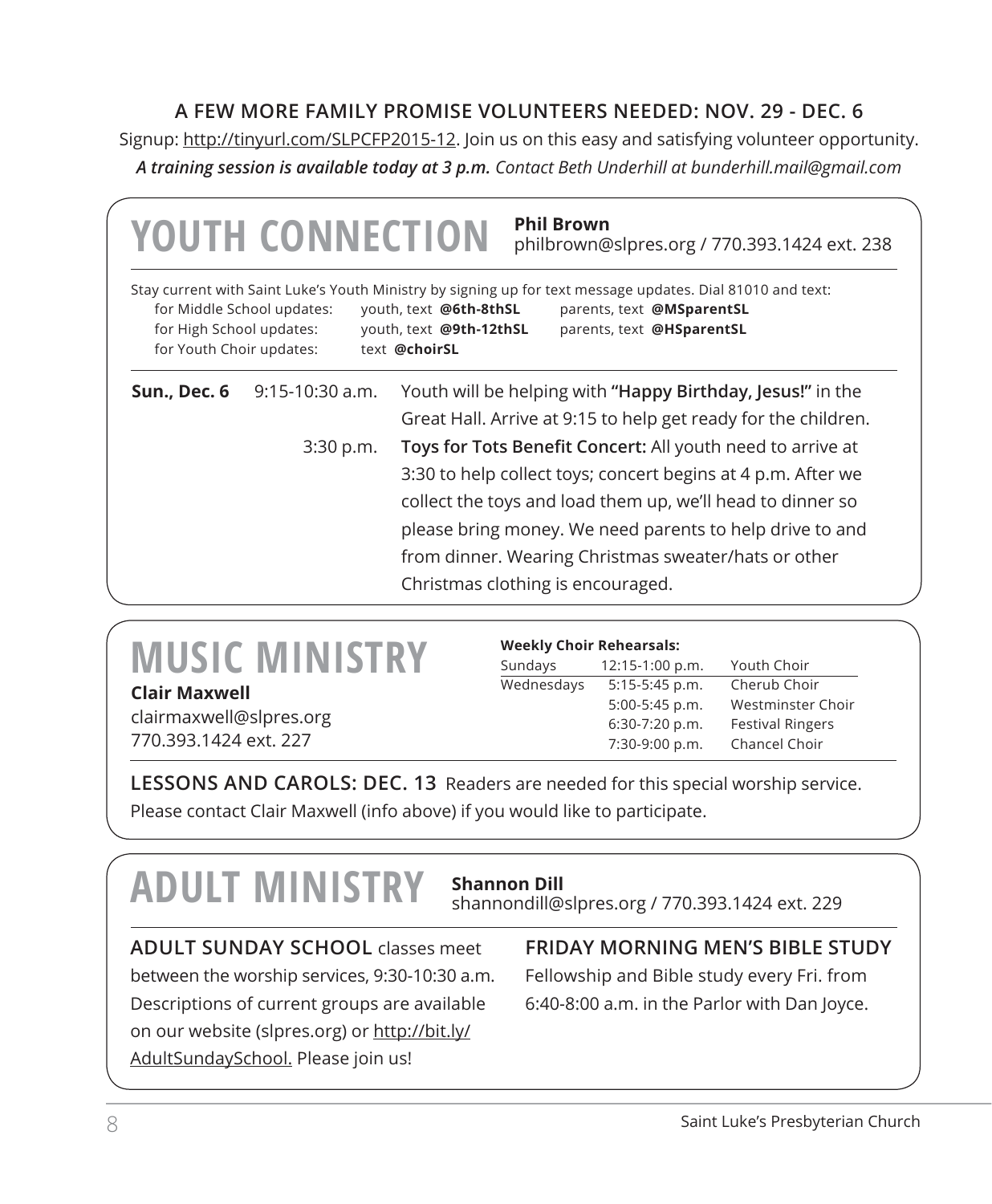**LIFT UP YOUR HEADS** Advent means "coming," and the Bible urges us to "look up." This year you are invited to follow along with uplifting daily devotions from the book, *Lift Up Your Heads – Devotions for Advent,* by Martin Marty. Copies of the book are available in the lobby or as a downloadable book for Nook or Kindle (http://tinyurl.com/LiftUpAdvent). To help children understand and participate in Advent, families with children are invited to pick up one "Lift Up Your Heads" pop-up calendar.

**FOOD, FUN, & COCKTAILS**, Dec. 3, 7 p.m., to benefit Journey Men's Shelter! Celebrate the work and spirit of BelleMiller McMaster and learn more about Journey Men's Shelter's (Druid Hills) residents and their road to recovery. Register or give a sponsorship in honor of Journey's work at http://tinyurl.com/CelebrateBelle or contact Rebecca Arayan at 404.316.5305 / development@journeyshelter.org.

### **2016 OFFICER NOMINATING COMMITTEE**

**ELECTED** Nov. 15, the congregation named Diane Markel, Fern Mitropoulis, Daryl Moore, Nancy Self, and Beth Underhill to join Elders Chip Williams and Rob Price and Deacon Sandra Clay as the 2016 Officer Nominating Committee of our church. Their primary job is to develop a slate of officers to serve on the Session and the Board of Deacons. Nominees will be presented to the congregation on Feb. 28. Please suggest to these folks any member of our church you believe God may be calling forth to serve.

### **SANCTUARY FLOWER SIGN-UPS**

The 2016 Calendar is now available. For \$80, you can underwrite one of the weekly Sanctuary floral arrangements. You may select a date that is meaningful to you and dedicate your gift in honor or in memory of someone; your message will run in the worship bulletin. Sign-up on the main bulletin board near the Great Hall. Contact Mary Guerrant: atlguerrants@bellsouth.net / 770.455.9493.

**HAVE YOU BEEN UPSTAIRS TO THE LIBRARY LATELY?** Be sure to come by and "check out" the seasonal books for all ages. (Above the lobby in Room 201.)

### **CHRISMONS & COOKIES RECEPTION**

Dec. 6, our Presbyterian Women will present their annual gift to our children: a Chrismon ("Christ's Monogram"). To celebrate this sharing of faith, the children of Saint Luke's, their families, and the members who made this year's Chrismons are invited to enjoy Christmas cookies after our 11:00 service in the Parlor (Rm. 145).

### **PLEASE JOIN YOUR CHURCH FRIENDS**

and family for a Christmas Luncheon on Dec. 20 immediately following the 11:00 worship service. The Fellowship Committee invites all ages to enjoy a wonderful meal, sing Christmas carols and hymns, and share the joy of fellowship during this holy Christmas season. \$5/person, \$15/family max.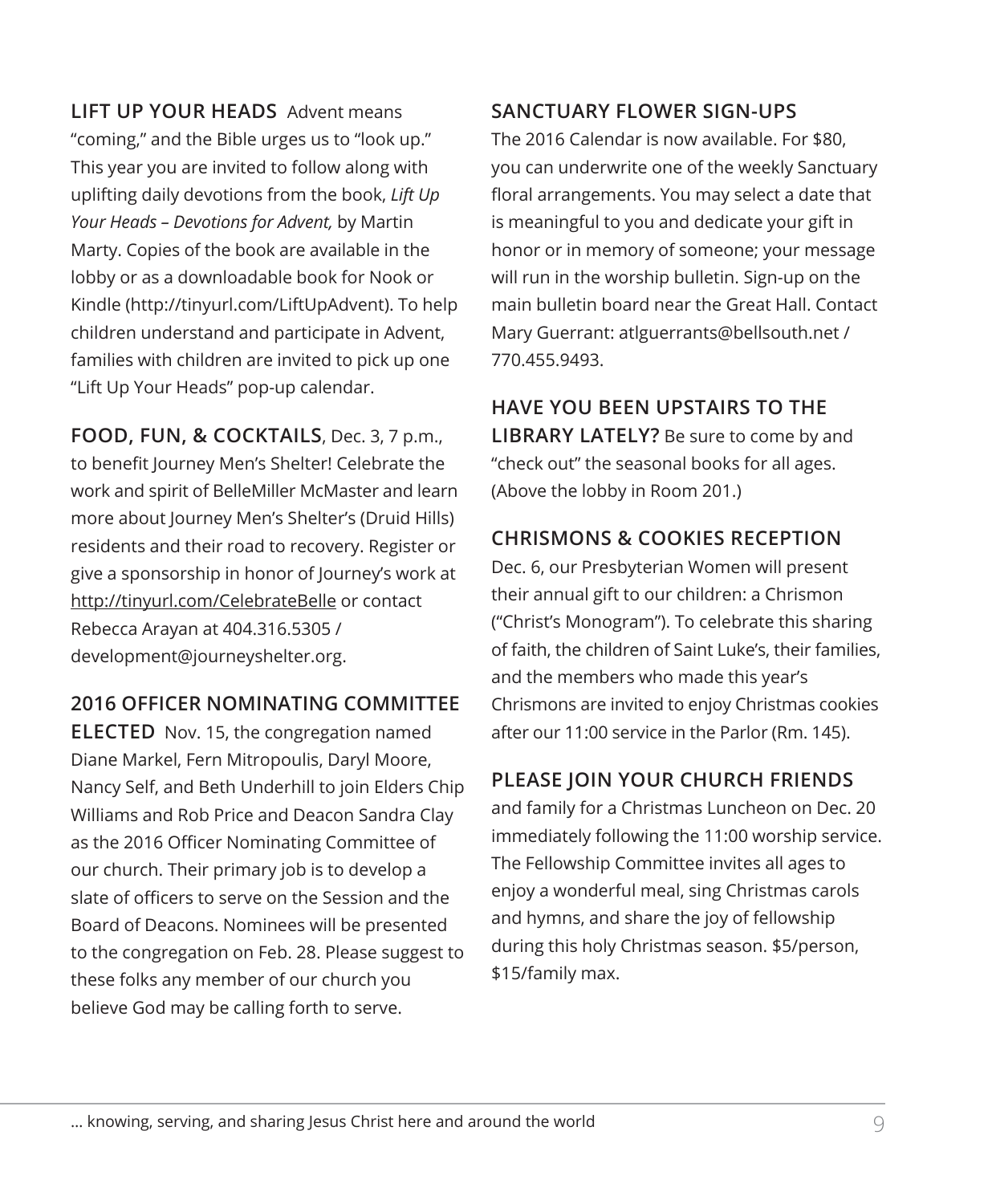Your PNC (Pastor Nominating Committee) invites you to join with us in prayer:

### *Be joyful always; pray continually; give thanks in all circumstances, for this is God's will for you*

*in Christ Jesus.* 1 THESSALONIANS 4:16-18 Gracious God, these are three simple yet difficult commands Paul gave the people of Thessalonica and to us as well. It is with joy that we search for a new minister, joy in knowing at its conclusion a new chapter will begin in the life and work of Saint Luke's. We are thankful for the talented ministers and leaders, past and present who are serving you through Saint Luke's and for the talented ministers who seek to be our next Pastor/Head of Staff. We pray today and through-out this process for wisdom and discernment. Be with us this week and help us to find joy, give thanks and pray continually in all we do. Amen.

### **VOLUNTEERS NEEDED DEC. 13** for a

Household Hazardous Waste recycling event at Georgia Perimeter College. Please contact Carol Allen, CarolWellsAllen@gmail.com, if you can help.

**PEAK EXPERIENCES: HIGH ADVENTURE ON KILIMANJARO** Dec. 12, 8:00 a.m. Come to the next Men's Breakfast to learn about Ron Mason's and Scott Zannini's high adventures on Mt. Kilimanjaro. Enjoy a delicious breakfast and hear stories that will inspire and spark your imagination! Saint Luke's women and their guests are always welcome. Please RSVP by Wed., Dec. 9: Daryl Moore770.395.6278 / 404.993.6203, ddmoore@yahoo.com

| NOV 29 1st Sunday of Advent            |  |  |  |
|----------------------------------------|--|--|--|
| DEC 6 2nd Sunday of Advent             |  |  |  |
| <b>JOY Offering</b>                    |  |  |  |
| 9:30 AM Happy Birthday Jesus           |  |  |  |
| 12 PM Chrismon Reception               |  |  |  |
| 4 PM Toys for Tots Benefit Concert     |  |  |  |
| DEC 7 6 PM PW Dinner & Worship Service |  |  |  |
| DEC 13 3rd Sunday of Advent            |  |  |  |
| Service of Lessons & Carols            |  |  |  |
| PW Bake Sale                           |  |  |  |
| DEC 15 6 PM Live Nativity              |  |  |  |
| DEC 20 4th Sunday of Advent            |  |  |  |
| 12 PM Christmas Luncheon               |  |  |  |
| 5 PM Service of Comfort & Rest         |  |  |  |
| DEC 24 Christmas Eve Worship Services: |  |  |  |
| 5 PM Family (Sanctuary)                |  |  |  |
| 8 PM Candlelight (Sanctuary)           |  |  |  |
| 11 PM Candlelight (Chapel)             |  |  |  |

### **PERIMETER NORTH VILLAGES** is a non-

profit organization providing services for seniors so they can stay in their own homes safely and comfortably. We provide social events, local transportation, meal delivery, in-home support, and home maintenance. There is a small membership fee, then any service provided by a volunteer is free, and most vendors offer a discount to our members. For more information: 470.231.0015 / pnvillages@gmail.com / www.perimeternorthvillages.com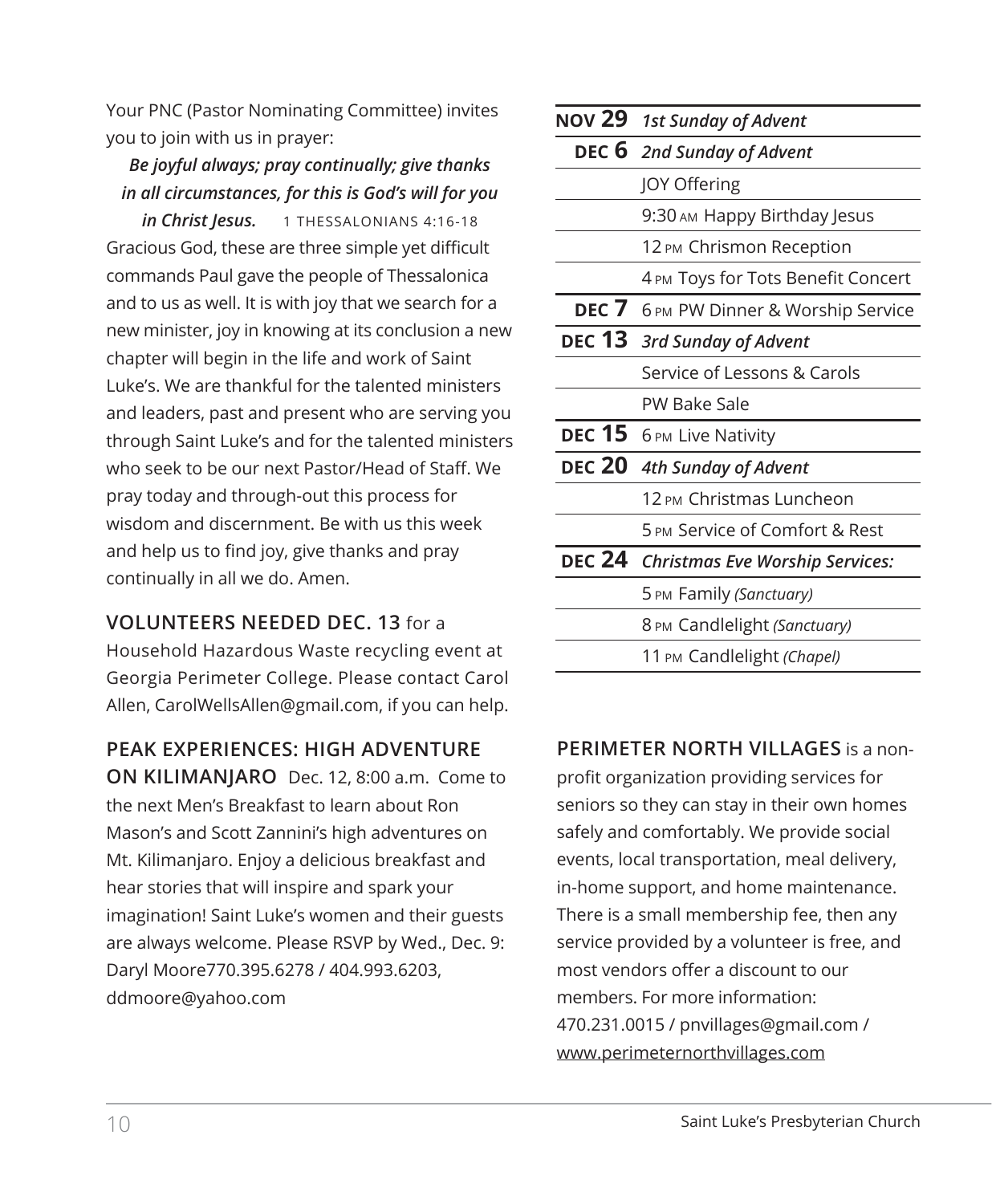

## **IT'S BEGINNING TO LOOK A LOT LIKE... ADVENT!**

Saint Luke's seasonal events and outreach opportunities:

**SANTA CLAUS EXPRESS** The Presbyterian Women are collecting gifts for residents of the Presbyterian Home and Village. A list of suggested items and instructions are in the Narthex and main lobby. Collection baskets are in the lobby and the Parlor (rm. #145). *Contact:* Beverly Miller, 770.843.2608

*Drop-off deadline:* Wed., Dec. 2

**TOYS FOR TOTS BENEFIT CONCERT** This

annual event features our own Chancel Choir, Festival Ringers and other special musicians. Bring a new, unwrapped toy for donation. All ages are welcome at this festive concert! *Concert at Saint Luke's*: Sun., Dec. 6, 4 p.m.

**POINSETTIAS** You can help decorate the church *and* honor or remember a loved one by purchasing a poinsettia. Donation envelopes are in the pew boxes. \$15 per plant (please write "poinsettias" on the memo line). Names will be published in the bulletin on Dec. 20. *Contact:* Jan Slater, 770.391.0489 *Deadline:* Sun., Dec. 13

**ATTENTION ALL WOMEN:** Set the tone for the Christmas season by attending Saint Luke's Presbyterian Women's ANNUAL CHRISTMAS DINNER AND COMMUNION WORSHIP SERVICE on Mon., Dec. 7th. Invite your girl friends and join us at 6:00 p.m. for a reception, dinner, and worship service led by Rev. Yolanda Thompson. The cost is \$15.00 per person. Sign up in the Lobby or on line at www.slpres.org/pwchristmas-dinner/. We hope to see you there.

### **THORNWELL CHRISTMAS OFFERING**

Saint Luke's Presbyterian Women has supported **Thornwell Home for Children** for over 30 years with a special Christmas Offering. Join our tradition of donating to Thornwell in lieu of sending Christmas cards to your Saint Luke's family – names will be published in the Dec. 20th bulletin. Make checks payable to *Presbyterian Women* and place your contribution in the offering plate. *Deadline:* Sun., Dec. 13

## **OPERATION CHRISTMAS CHILD** A small

shoebox can have a big impact. What goes into the box is fun, but what comes out of it is eternal. Be a part of changing children's lives all over the world in Jesus' Name through the power of a simple gift: http://www.samaritanspurse.org/ what-we-do/operation-christmas-child/